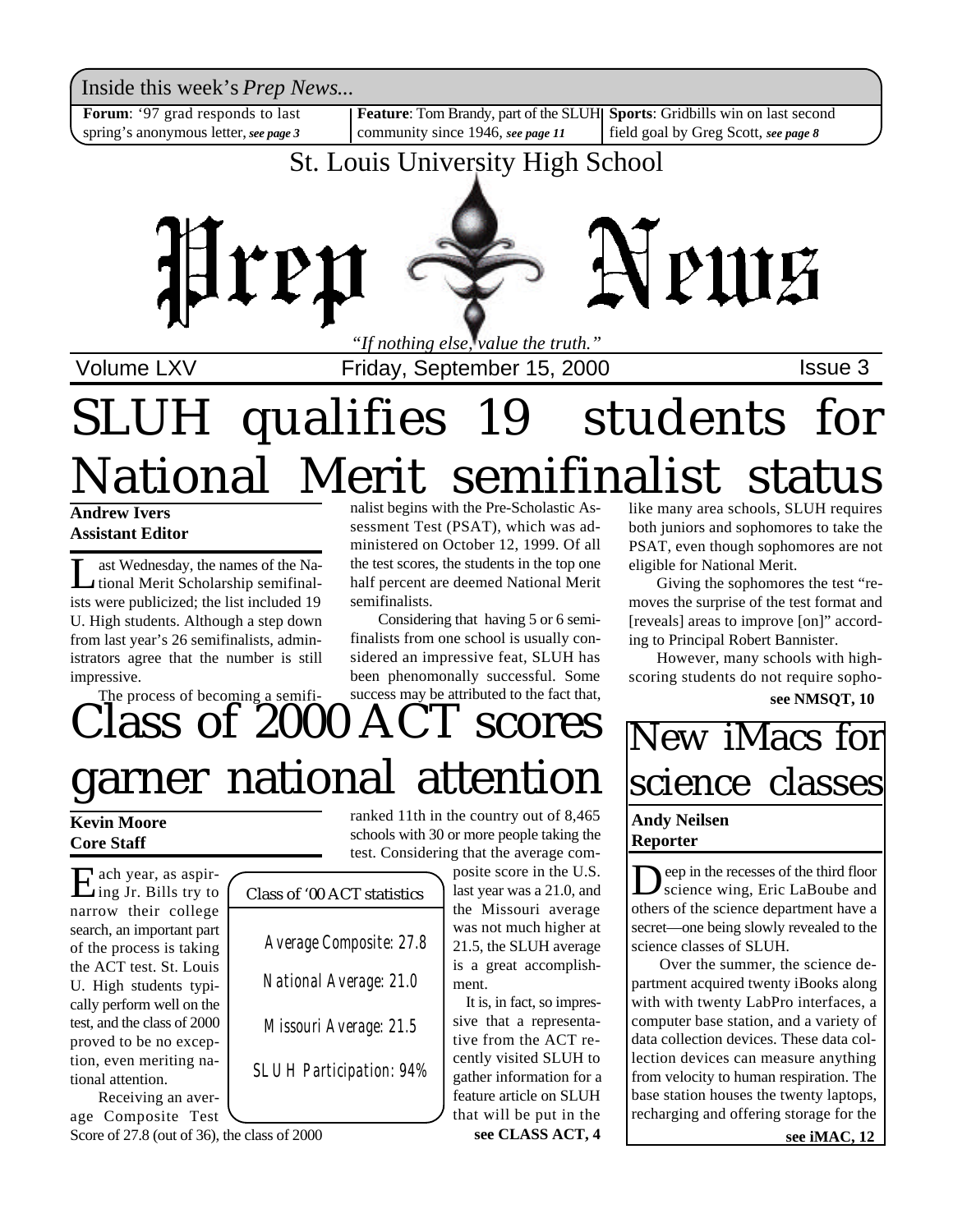# Bugnitz visits Japan as Fulbright Scholar

#### **Raj Joseph Assistant Editor**

This past summer, St. Louis U. High<br>
art teacher Joan Bugnitz earned a art teacher Joan Bugnitz earned a Fulbright Memorial Scholarship to teach in and explore Japan from June 18 to July 11. She visited grade schools, high schools and colleges in both major cities and rural towns.

Former Arkansas Senator J. William Fulbright introduced legislation in 1946 to establish the Fulbright program that, according to the U.S. State Department, is designed "to increase mutual understanding between the people of the United States and the people of other countries."

The specific program that Bugnitz applied for is not the U.S.-based program but rather a memorial fund established in 1996, the fiftieth anniversary of Fulbright's initial legislature by the Japanese government. The Japanese government fully funds it, but it is administered through the Fulbright Foundation and the International Institute of Education.

They selected a high school or elementary teacher from each of the fifty states to be exposed to "[Japanese] culture, history, art, education, as much as possible in three and a half weeks," said Bugnitz.

Bugnitz learned of this program through her high school chemistry teacher. The application process thus began with two essay questions and then an interview over the telephone.

Her first essay dealt with the relationship between art and nature; her second essay commented upon art and academics. She commented, "The Japanese aesthetic is so deeply rooted in nature. I discussed this in terms of my own work, which is also heavily influenced by designs found in nature. My second essay dealt with the impression that many westerners have that the Japanese value the arts as highly as the sciences. I discussed this in terms of my own teaching of art in a school that is so highly academic, and a desire to find a balance [between the two]."

After her phone interview in mid-



formed her on April 4 that she had been one of the teachers selected from about 2,700 applicants nationwide. Other teachers selected included a biology teacher who visited Japan's national parks and a P.E. teacher who concentrated on exposure to the martial arts. Bugnitz poses with her class in Japan

On June 19, the group of teachers landed in Tokyo, the capital of Japan that has a population of nearly 12 million people. The group then split up into smaller groups which traveled to ten different cities. Each smaller group went to only one city of those ten before reconvening in Tokyo, their departure point. Interpreters, Palm Pilots, and a handful of Japanese and English phrases helped ease the language barrier.

When the group arrived at their hotel in Tokyo, each teacher was greeted by a former Fulbright Scholar. Hishao and Hiroko Safaki, a married couple, welcomed Bugnitz. Through his Fulbright scholarship in the mid-1950s, Hishao was able to study journalism at Columbia University. He then went on to cover the Vietnam War, the U.S. civil rights movement, and the 1968 Democratic National Convention held in Chicago, Illinois. Hiroko was an illustrator with whom Bugnitz discussed art during several evenings. Over the next few days, she learned about *mugawappa*—the Japanese woodcrafts—interior design, fabric design, and woodblock printing.

Bugnitz recalled that one of the highlights of Tokyo was seeing the works of world-renowned architect Frank Lloyd Wright, such as a school building solely designed by Wright and another school building co-designed by Wright and Japanese architect Arato Endo in 1921. Part of her proposal to go to Japan was to find where Japanese and American influence meshed. She said that for teaching purposes at SLUH, she could now compare slides of these buildings with slides of a building in Springfield, Illinois, designed by Wright.

She mentioned visiting the largest volcanic lake in Japan and a baseball game in which there were rules designating times when fans could cheer. Other cultural events she saw included traditional Japanese musicians, three-foot-tall puppets called *bunraku* that were operated by three people at one time, *kabuki* theater, and traditional tea ceremonies.

After a nine-day stay in Toyko, she left the urban environment and traveled to northern Japan to the rural city of Odate in the prefecture [Japanese version of a state] of Akita. In both public and private schools, class sizes were relatively large compared to SLUH; in Japan, the student to teacher ratio is about forty students to one teacher. However, students are disciplined enough so that no janitors are hired at schools. Students pick up after themselves, and no moderators are present at after-school activities.

Other differences between a typical Japanese school and an American school include the fact that the Japanese schools recently decided to cut back on both the number of days in an average school week and school year. Classes are now five days a week instead of six. Summer vacation used to be only during the month of Au**see BUGGIN', 5**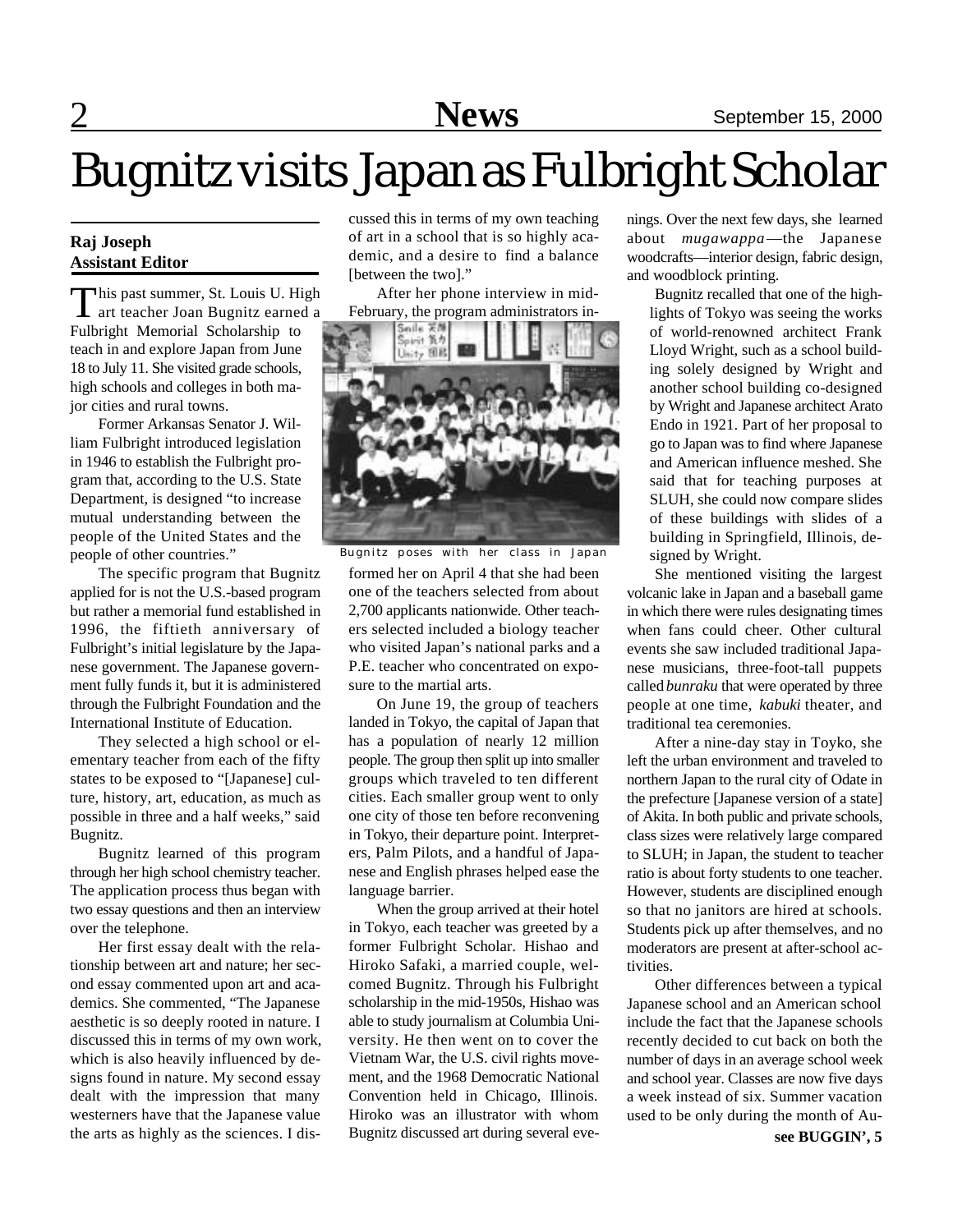## September 15, 2000 **Editorial** 3 LETTERS TO THE EDITOR Alumnus discusses homosexuality debate at SLUH

To the students and faculty of SLUH:

I write as a former student, from the class of 1997. I am writing to the *Prep News* in response to an article and a letter to the editor printed in Volume LXIV on April 28, 2000. Though much time has passed, and the situation described in that issue, as well as the school I remember, may have changed since its release, I feel compelled to give some alumni insight.

It would seem by coincidence that in the same issue that an anonymous student called out for tolerance and acceptance, an article contained within described a debate held on the pros and cons of allowing a support group for homosexuals. I have belonged to just such a group while attending Truman State University, not because I am a homosexual, but because I have had questions about myself that I can only assume all human beings have as they mature. The group is called Prism, and never has it "ruined" my years here, as one student seemed to suggest such a group might.

Assuming only earnest intentions on behalf of that student, I must remind him that what "ruins" anyone's time when they seek to understand their own identity is the rejection felt by others. It is not only convenient but dishonest to suggest that a homosexual or someone unsure of his identity somehow deserves the hate he receives and the fear he feels. We cannot accept such a notion any more than we should consider a sexy dress excuse for rape. On the contrary, we all must be held responsible for our actions, good and bad, and be ready to answer for them.

It further distresses me that some would want to deny the creation of such a group based on the misunderstood notion of Catholic Church orthodoxy. I do not suggest dismissing the Catholic foundation on which the school is built, but I think you might be surprised by how many homosexuals long to remain a part of their spiritual communities.

However, I cannot accept that living as a true Catholic demands that we deny any "subversive" notions consideration. Yes, form an "atheist club" and then a "pro-choice club." If arguments exist against either atheism or the pro-choice ideology, students should confront one another in the spirit of fair and open discussion, not totalitarian attempts to control the student mind. But this is missing the point anyway. Homosexuality exists as clearly as left-handedness exists. Genetic or not, moral or amoral, homosexuals cannot be willed away simply by refusing to acknowledge their existence.

If support is not organized through the school, intolerance will foster in its absence. Reading the anonymous letter took me out of my comfort zone. I had forgotten that so many of my best friends almost certainly lived in fear for the majority of their youth: fear that they might be found out, ostracized, kicked out of their homes, beaten, or even killed. These are people that I love, people who make my life better by their presence, and people I cannot bear to think of as ridiculed, mocked, or threatened on a regular basis. Now is not the time for paranoia about who might be gay, and who might make you feel uncomfortable because you cannot or will not try to understand them.

Now is the time to consider all those whom you consider friends, close friends, those you do not want to forget, and then consider the possibility that every day of that person's life is lived with anxiety. Sexuality has never been easy for anyone (maybe that is why we cannot stop thinking about it!), but a challenge is before us all, and I would like to know that the school that taught me so much will continue to teach itself as well, taking these issues head on, honestly and in the spirit of love and mutual respect.

It need not be done alone, and it need not be unfairly biased in any direction. Resources exist everywhere. I encourage you not to bypass this opportunity. SLUH will not lose by supporting its own. It will not be easy, admittedly, but growing up never is.

Sincerely, John Halski, '97 Senior, Philosophy & Religion Major Truman State University

### See thanks Senior Advisors

To the editors:

We are well into the school year and the pace of life has picked up dramatically for teachers as well as students. But before the Direction Day memories fade, I would like to thank the seniors who participated in them one last time.

The seniors had to take a portion of their Sunday and come to school for training. This was to prepare them for leading approximately twelve freshmen. They took their training seriously, and it paid off. The seniors were attentive to the freshmen and very selfless. They seemed to be excited about making direction days the best possible experience for the freshmen involved.

Seniors, carry this same spirit into the rest of the school year for all to see. Thanks for the great leadership.

Sincerely, Mr. Dan See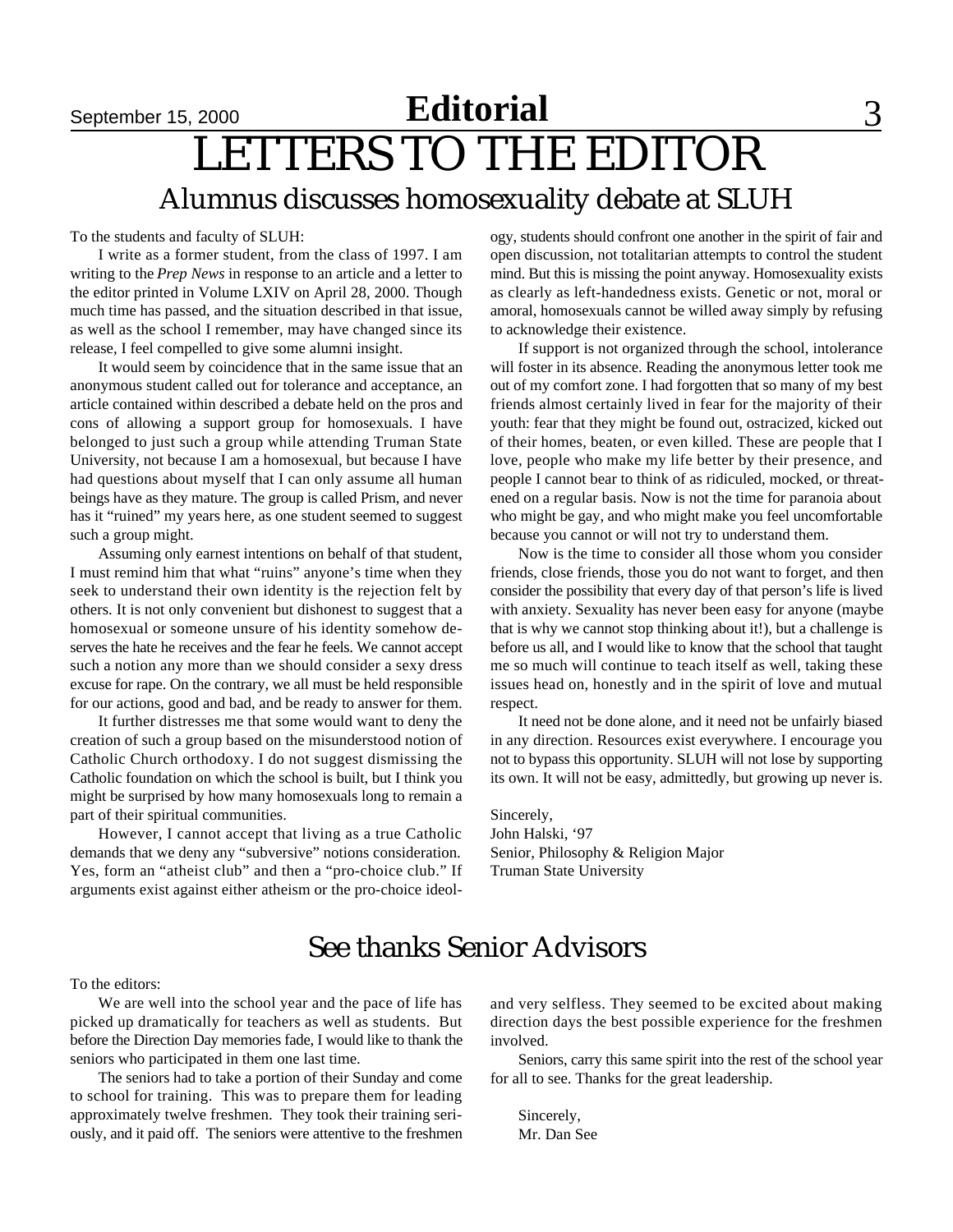**Editorial**

4 **News** September 15, 2000

## LETTERS TO THE EDITOR STUCO says "Thank God for Sunday"

Why the headline, one might ask? Well, if you're a Jr. Bill, you'll have homework this weekend. Since Friday and Saturday are jam-packed with sports and spirit, you'll need some day to do homework (excluding Monday morning).

Your fun-filled weekend of screaming, "U. High! U. High!" begins tonight at 7:30 at Chaminade when the Gridbills take on Satan; I'm sorry, I meant the Red Devils (a.k.a the Flyers, and before that, the Cardinals). Since CCP can't decide on a nickname, let's show those North Face-clad preps over in C-World what the heck a Billiken is.

Don't let your post-game victory soiree last too long, because you'll have to get up pretty early Saturday morning to cheer on the cross country team at the Hazelwood Invitational at Sioux Passage. Dave Godar once said, "Winning ain't easy." He's right. Other things that aren't easy include: being the number one stunna, keeping food out of the STUCO office, making funny announcements, wrestling gremlins, and calling everyone you see a "Hoss."

After we place first in XC, come to the upper lot on Oakland

### Dulac family thanks SLUH for support

Dearest SLUH community,

We feel so privileged to be members of the SLUH family. This month marks the one year celebration of Christopher's life since the physicians at Children's Hospital confirmed his diagnosis of t-cell lymphoma and he began chemotherapy. It also marks the beginning of our very humbling family journey and daily prayers of thanks and appreciation for your many gifts of kindness.

We have been so blessed in receiving your continued prayers of healing, your support and visits during hospitalizations and spinal taps, the beautiful cards and letters, and many dedicated prayers shared within the SLUH chapel. It truly makes an impact in our daily lives and in the progress we made

## CLASS ACT

#### (from 1)

quarterly publication *ACTIVITY*. The publication is distributed to high school counseling departments and colleges nationwide, making the feature being written about SLUH quite an honor.

The feature article is "great press for us...because it has the potential to be seen by every high school and college in the country," said head counselor Dave Mouldon. Mouldon said he believes the high scores are a result of attracting smart students and having a great faculty. "Most [graduates] from SLUH come back from college and say how well the faculty has prepared them," said Mouldon.

SLUH had the highest average out of all Jesuit high schools in the country; the next highest, averaging 27.0, was a school in at 4:00 on Saturday for the Running of the Bills. It's the most fun you'll ever have, guaranteed! (Not guaranteed). We'll head over to the aviation fields in Forest Park for a little kickball tournament, ice cold soda, gallons of blue paint, and loads of fun! (Fun may not actually come in loads.) After we paint-up like Mel Gibson in *Braveheart*, we'll run under Highway 40, down Oakland, and into the stadium to see the Backstreet Bills, a.k.a. soccer team compete with, or should I say *defeat* the Spartans of DeSmet (SLUH West). The game starts at 7:00, but I highly suggest you show up at 4:00 because there won't be any kickball at the game, and kickball is fun. Admission is \$3 (unless you have a SLUH Athletic Pass), which covers the cost of kickball, soda, admission into the game, and an A+ in the class of your choice. (The A+ is not actually covered by the three dollar fee.) Please come to the game and show our Jesuit rivals who has more spirit.

So, I leave you with one question: "WHO LET THE BILLS OUT?"

> Paddy Kelleher STUCO Sports Commissioner

in receiving treatment. By next spring we hope to be finishing chemotherapy. Until then, we will continue receiving drug therapy in five-day cycles every 16 days.

 During the first year of school, Christopher commented on how nice it was to be back in school and realized how much he had missed last fall as an incoming freshman, even the simplest of things such as reviewing a class syllabus. In addition to attending all of his classes, he looks forward to videotaping football games for the B-team and becoming more involved in extracurricular activities. We are sincerely grateful. To each and every one of you, our heartfelt thanks.

May God Bless You and Keep You, Jennie, Jason, Christopher, and Elizabeth Dulac

Cincinnati, St. Xavier High. The other St. Louis high schools that ranked in the top 36 are Visitation Academy (9th), John Burroughs (14th), MICDS (25th), and Cor Jesu Academy (34th).

What makes the high average so commendable is that 226 of the 240 (94%) graduates took the test. None of the other topranked schools in the country had such a high percentage take the test.

"Many schools only allow their brightest students to take the ACT," said Vice President of Advancement Thom Digman.

"When you have that average with that many students taking the test, it is very impressive," said Principal Robert Bannister. "The class of 2000 has set the bar higher for future classes."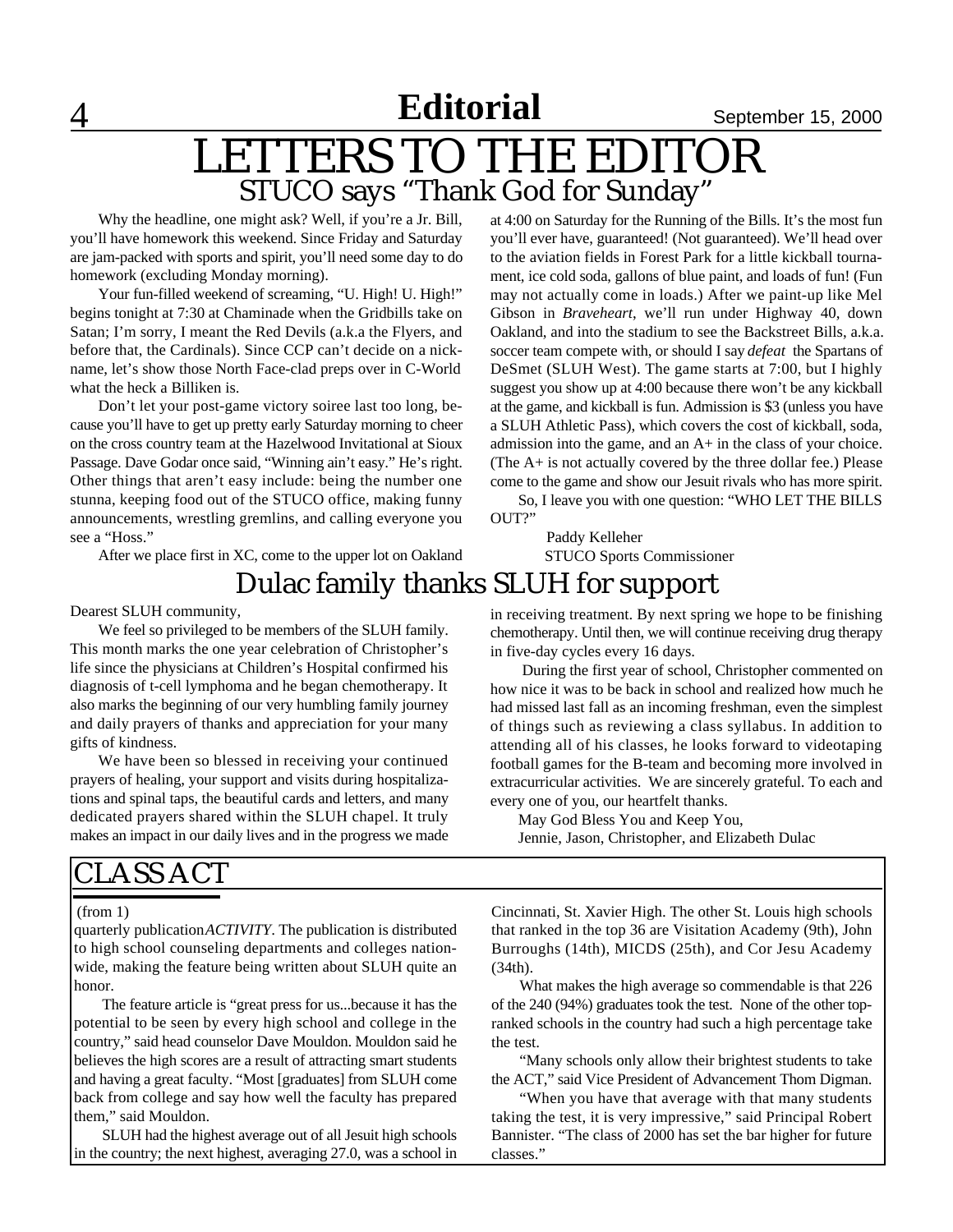## September 15, 2000 **News** 5

# Spainbills live the life  $\frac{\text{BUGGIN}'}{\text{BUGGIN}}$

#### **Dan Butler Reporter**

In early June, eight SLUH students,<br>accompanied by Greg Bantle and n early June, eight SLUH students, Charles Merriott, stumbled off their overseas flight into the sprawling Madrid airport. The group took the bus to their first hostel, which had a great location at the heart of the city, an area known as Madrid Centro. They spent the next few days getting accustomed to the seven hour time difference They visited several tourist attractions over the next few days, including a bullfight and a visit to El Escorial, the former palace of the king.

After 3 days in Madrid, the group traveled to Toledo, a small town in central Spain. Tourists dominated the scene, but Bantle and Merriott took the group away from the masses on a hike through the town into the outskirts. After the hike, the group split up to visit the various weapons shops for which Toledo is so famous. After a stop at McDonalds, the guys continued walking around searching for weapons to buy. By the time the group left for Seville two days later, everyone had purchased at least one sword and a dagger or two. Everything was expensive, but most of the shopkeepers were willing to bargain.

In Seville, the two teachers showed the group around the huge city,where they saw the third-largest cathedral in the world. On Sunday, they attended Mass not in the majestic cathedral but in a small church across the street from the hostel. After the Mass, the priest decided to allow the group to climb up the stairs of the belltower to stand on the roof. The panoramic view of the city from the top of the church was a great view, because Seville is one of the largest cities in Spain.

That night, the group spent four hours wandering around the city, trying to find a club last year's group had supposedly found. Eventually, realizing it was nowhere to be found, everyone staggered back to the hostel and went to sleep.

After leaving Seville, the group trav-

eled to the Mediterranean coast by bus. They stopped in Nerja, a small tourist town on the Costa del Sol. Sitting on a bus for four hours made everyone except Merriott and Bantle eager to go to the beach. As the eight students walked down to the water, some were surprised to learn that all beaches in Spain are topless. Five hours later, sunburned and hungry, they finally left the beach to go back to the hostel.

The next night, the two teachers took them to see a traditional flamenco dance. Current junior Dave Henroid said about the dance, "Watching the Spanish dancers was fun and the siesta time was good."

After three days on the beach, it was time to move on to Granada. The group spent the day in the town visiting the alcathar, which was a Spanish fortress. Before the day was over they were on the train to Cordoba, where they stayed in a hostel in the center of the city.

The next day, they visited the mosque, the old Muslim house of worship built hundreds of years ago by the Moors. The Spanish had built a cathedral inside a mosque subsequently, and the group had Mass there. The next stop was Segovia. After wadering the town for a few days, they ate at a restaurant which served roast suckling pig, a meal that most of the group enjoyed. After Segovia, the group went back to Madrid for the last day of the trip. An attempt to visit the world-famous Prado museum ended when Merriott realized it was closed. He instead took the group to a smaller museum. Later, they all enjoyed a dinner at an expensive restaurant famous for its prime Argentine steak.

After dinner, the group had a few hours left to roam around Madrid. Rising early the next morning for the flight home, the group was sad to leave. Despite being stranded in New Jersey for five hours by Continental Airlines, the group eventually got home successfully. Everyone on the trip would again like to say thank you to Merriott and Bantle for their willingness to chaperon the trip and for the good time everyone had.

#### (from 2)

-gust; now an extension of summer vacation back two weeks into July is being considered.

Bugnitz found the Japanse students to be "funny, delightful, disciplined, and welcoming", but noticed that "their forms of self-expression are so (closely) linked to self-discipline that they seem to lack the creative freedom we enjoy." Nevertheless, all high school students must take art and music classes to learn proper techniques, as artists are highly respected in Japan. The Japanese have a term: *Ningen Kokuho*, which means "Living National Treasure." It is a title bestowed on artists about 70 artists who have contributed to the arts. They receive a (lifetime) government stipend, which enables them to work, perform, exhibit, and train apprentices.

While in the prefecture of Akita, she also learned calligraphy and block-printing techniques before returning to Tokyo for two days and then flew home on the July 10. She plans on using slides, prints, and examples of traditional patterns in her classes at SLUH. She also said that she "would really like to go back" to Japan, but the cost is extremely high. However, the Fulbright Memorial program offers a follow-up program to which she plans on applying. Overall, she called the experience "overwhelming."

## **ANNOUNCEMENT**

On Wednesday, Oct. 4, SLUH students will be released from their normal class schedule in order to participate in SLUH Issues Day 2000, a day designed to raise student awareness and understanding about the issues being debated this election year.

This Tuesday, Sept. 19, all students *except* sophomores will be asked to complete a form during homeroom where they will rank their preferences regarding the proposed issues presentations. Sophomores will receive the forms on Wednesday in homeroom. Students will be notified regarding their schedule for the classroom sessions as Issues Day gets closer.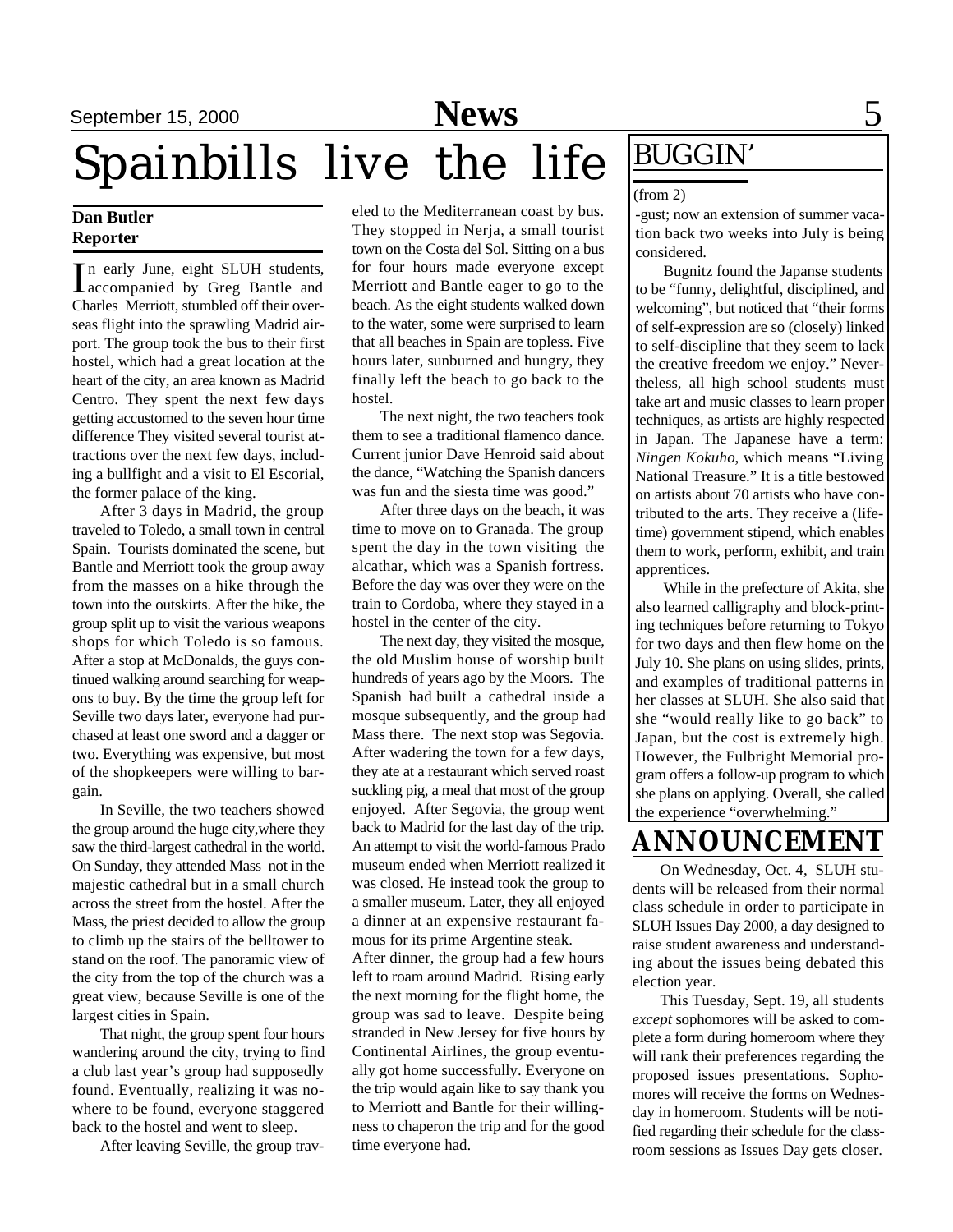New faculty: The beat goes on *Randy Rosenberg: Theology Department*

#### **Matt McGraw Reporter**

With the new schedule, the theology department has been hard pressed to meet it's new schedule, and many additions have been made. One of these additions is Randy Rosenberg.

 Rosenb e r g , w h o w a s b o r n a n d raised i n Floriss a n t.  $M$  i s -



souri, attended St. Louis Prep seminary for one year, until it closed. He then transferred to St. Louis University High, and graduated in 1994.

After graduating with a bachelor's degree in philosophy from SLUH needed a job. When Deacon Quinn had a heart attack, Rosenberg subbed for him. He found the job here "very satisfying". He thought the students were very respectful, and Rosenberg says, "some of the best discussions we had were started by the students, not me". So, when Deacon Quinn came back, Rosenberg went off to Enterprise- rent- a- car for nine months. He found that several oppurtunities were open here. As he puts it, "the desire to teach became stronger." So he took the job. Rosenberg is assistant coach for the soccer B- team and moderator for the year book.

"Couldn't ask for a better job," said Rosenberg.



*Ryan Smith: Bonnie Laughlin: Science Department*

#### **Brian Kane Reporter**

Y hallways of St. Louis U. High this  $\mathcal I$  et another bright new face in the year is that of Ryan Smith, a fresh addition to SLUH's science department.

Smith graduated from Rockhurst

H i g h School, another Jesuit school in the Missouri Province, went on to attend Yale.



L i k e

English teacher Adam Conway, Smith is a member of the Alumni Service Corps. The ASC is an organization of Jesuit school graduates that make a one-year service commitment to teaching at one of the Jesuit schools in the Missouri Province.

Smith laughed as he said, "I was very much 'encouraged,' and I put 'encouraged' in quotations, because I was very forcefully requested to apply from a priest who's both a family friend and a teacher at Rockhurst, who runs the program. He did a very good job of selling it to me because I'm here right now."

SLUH was Smith's first preference, but it is not his first time in St. Louis, as he was born at Barnes Hospital. Smith commented, "It's kind of neat to be able to peer off at my birthplace when I look out (the window)."

Smith has not yet made a decision as to whether or not he will be staying with SLUH after this school year.

"To the next year, I haven't really given a lot of thought; I'm just going to enjoy my time here as it lasts," said Smith. Overall, he is very impressed with

*History Department*

#### **Matt McGraw Reporter**

Having grown up in St. Louis, Social<br>Studies teacher Bonnie Laughlin T aving grown up in St. Louis, Social knew right away that she wanted to stay in the St. Louis area to teach and was thus excited to accept a job at St. Louis U. High

this year. Laughlin grew up in St. Louis county and attended McCluer North High  $S$  c h o o l, where she was the co-



editor in chief of the school newspaper and co-captain of the tennis team.

Following her graduation from McCluer North, she attended Knox College in Galesburg, Illinois. Of Knox, she commented, "I loved it there; they have a wonderful History Department where I was able to work on many exciting research projects, including one where I spent a summer reading letters written to Abraham Lincoln." After she graduated, she decided to come back to St. Louis and began working on her Master's degree in American History, which she received from the University of Missouri last May. While working on her degree, she worked as a teaching assistant at UMSL and as a writing tutor at Florissant Valley Community College. She has also taught summer school at Pattonville High School.

**see SMITH, 9 see LAUGHLIN, 9** She found out about the job opening at SLUH from a professor at UMSL and was very excited when she got the job. This year she will be teaching four sections of Global History II. Although she mainly focused on American History in graduate school, she states, "It is nice to be looking at a different part of the world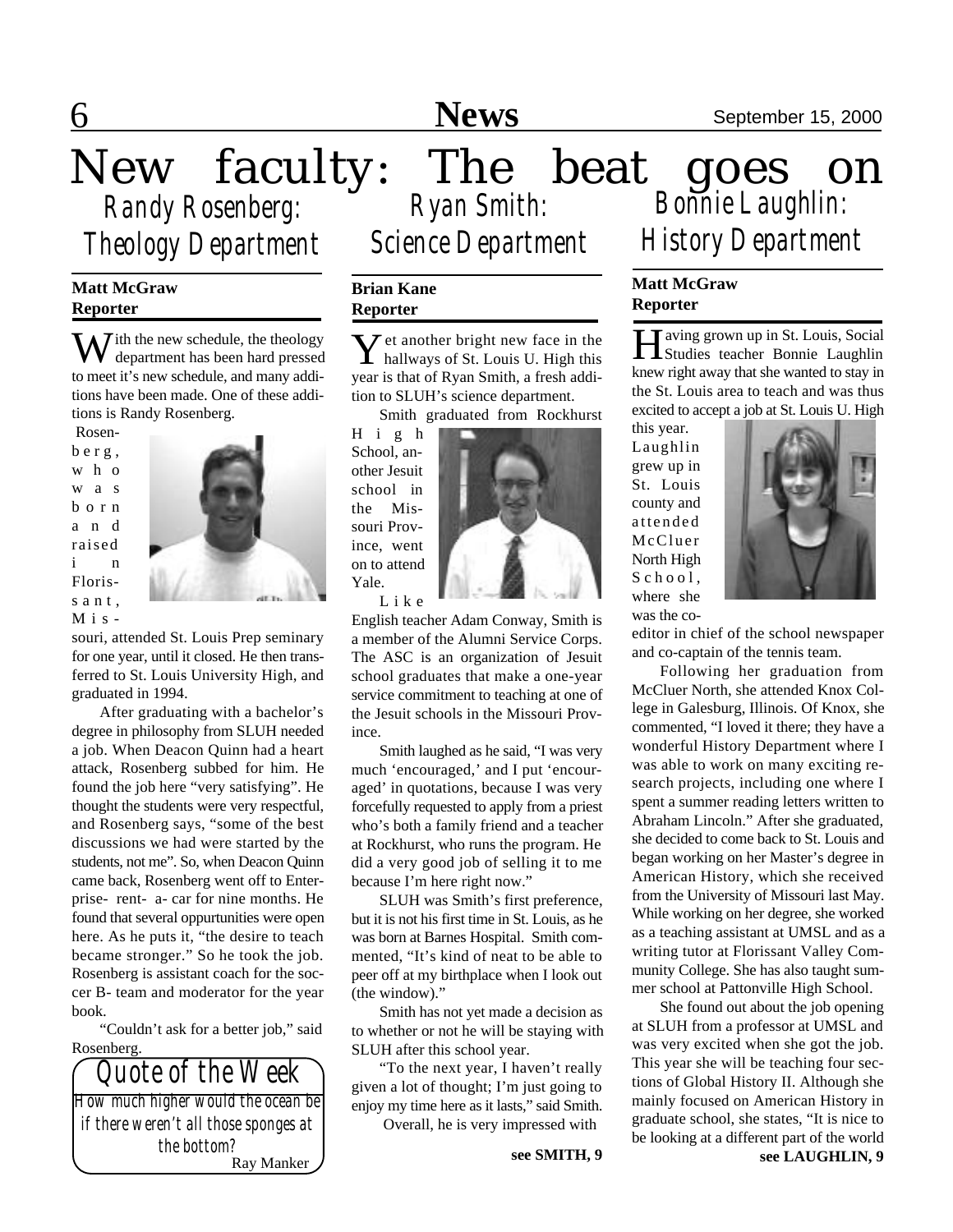# **September 15, 2000 Sports** Soccerbills Receive Mixed Results

#### **Garry Holland Reporter**

L ast weekend proved to be tumultuous for the Jr. Bills as the CBC Tournament came to an end. Coming off an exhausting 0-0 tie with DeSmet, the Bills seemed fresh and ready to defeat host CBC for the championship. Their enthusiasm was dampened as the Cadets started with a flurry. CBC's throw-in specialist managed to hurl the ball thirty yards to the top of SLUH's goal box, where a cluster of players vied for possession. With SLUH unable to immediately clear the ball, the ball somehow squirted out to a CBC striker who looped a shot over Mark Valdez's head into the upper corner.

With over three quarters to play, the Jr. Bills remained calm and continued to attack. However, the CBC defense held strong as they foiled the offense by intercepting passes and blocking shots. The first half ended with no further scoring, and after some adjustments, the Jr. Bills resumed the attack. Once again the Cadet defense proved impregnable, but with the game winding down, SLUH nearly netted the equalizer. Frank Simek crushed a free kick which was beautifully redirected for the upper right corner with a flick of by Peter Bartz-Gallagher



John Doyle takes a corner kick

Kevin McCarthy's head. The SLUH supporters poised themselves for celebration as the shot appeared to be going in, but at the goal line a CBC defender stationed on the post reacted quickly enough to poke the shot aside. The game ended in a 1-0 loss for the Jr. Billikens.

Said goalkeeper Mark Valdez, "With a loss the team is more relaxed, not having the pressure of maintaining a national

ranking...we can just play our game."

The squad returned to action at home Tuesday night in the stadium against St. Dominic. SLUH, inspired by defeat, started well. The team dominated the first half by controlling possession. St. Dominic managed to clear the ball out of their third of the field only a handful of times, and Valdez remained untested. McCarthy almost put the Billikens ahead with a blast from twenty yards out, but the shot deflected off the crossbar. Dan Hartwig, as well, nearly registered a tally, but his shot off a John DiRaimundo feed was tipped away by the St. Dominic keeper.

In the second half the team continued the relentless pressure and was rewarded. DiRaimundo netted what proved to be the game-winner by burying a bouncing ball into the back of the net. Frank Simek added an insurance goal five minutes later by beating a defender eighteen yards out and then sliding a shot into the lower right corner. With the 2-0 victory the team regained its winning ways and will face the DeSmet Spartans Saturday night in an MCC showdown here at SLUH.

# arsity Polobills sink at Marquette

#### **Jeff Dueker Reporter**

The varsity water polo team met<br>a challenge Friday night in he varsity water polo team met Marquette's pool. They knew Marquette was going to be a possible threat to their goal to go undefeated this season, and Marquette managed to outmatch the varsity team 10-9. The Polobills put up a very noble effort against Marquette, but the combination of bad luck and too many mistakes gave Marquette a one-goal edge over the SLUH squad.

The team did manage to hold Marquette's Tim Patrick, the league's top scorer, to 3 goals, and Greg Auffenberg robbed 16 goals from the Marquette team. Zach Hartwig also had a fantastic five goal game, so unbelievably fantastic that it inspired Coach Baudendistel to say, "Zach Hartwig: He's good."

This unfortunate loss had the varsity



drawing by Mike Garcia

Polobills down after the game, but a few comments and suggestions by Coach Busenhart and many inspirational sermons by Sean Leahy pumped the team up and ready again.

The J.V. squad, on the other hand, continues to dominate in the water. They

defeated Marquette's J.V. team 12-1 and show no sign of letting up this year. The Jr. Polobills also racked up a total of 9 steals, and before the freshmen entered the game as an act of mercy, sophomore Superstars Phil Abram and Bill Dahlmann put in three goals apiece.

Baudendistel reported that "six J.V. players are mentally ready to play Varsity, and three of the six are also ready physically, but we can't move them up because they won't get any playing time." But the day will

come when this team will play on the Varsity level, and most of the J.V. players are happy with their place on the club.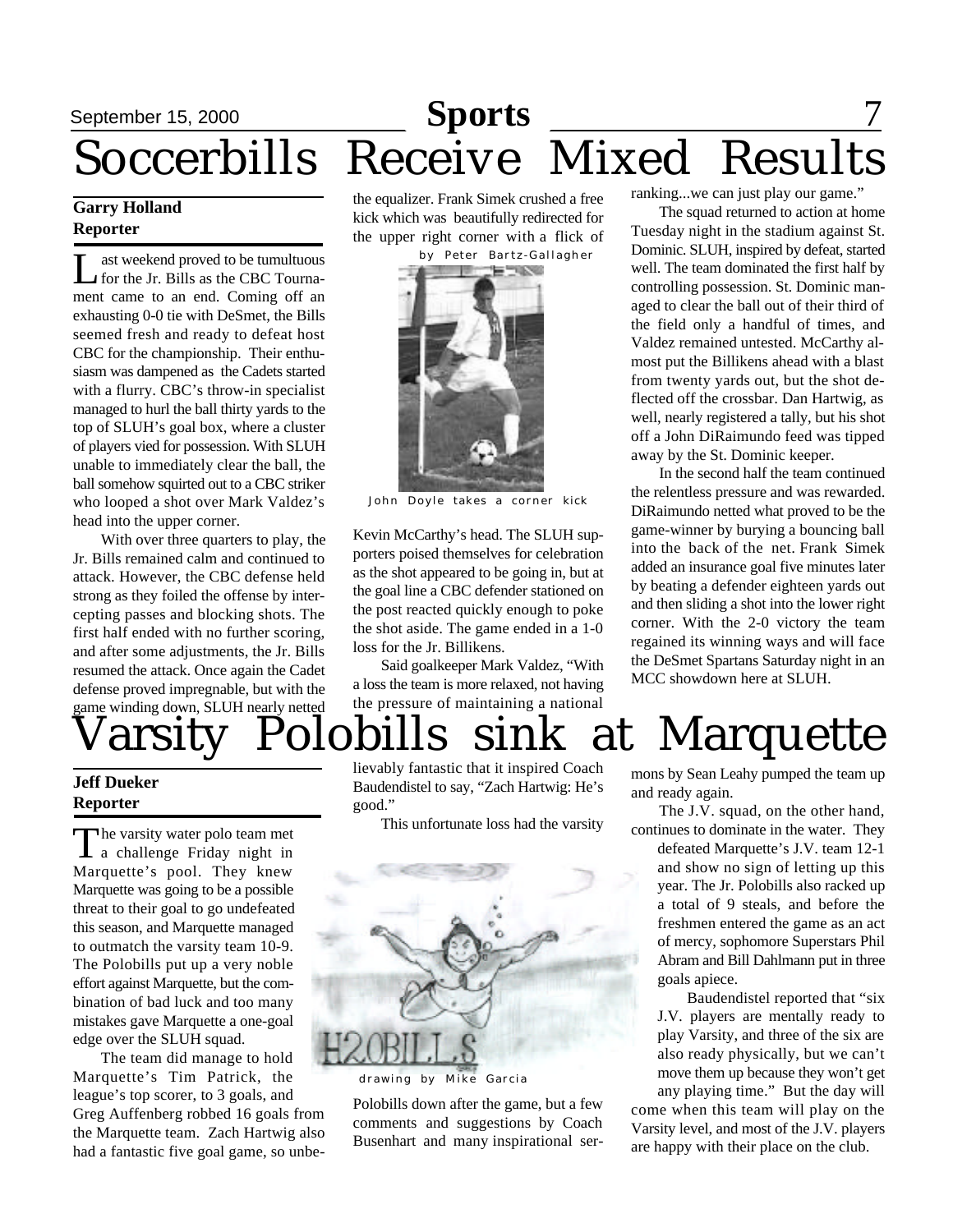### 8 **Sports** September 15, 2000 **Sports**

### Gridbills win thriller at Kirkwood **Shawn Furey Reporter**

G oing into Friday night's game against<br>the Kirkwood Pioneers, one could oing into Friday night's game against not predict how the Jr. Bills would come back from their loss to Parkway South. But on SLUH's first defensive series, they sent a statement to the fans and other teams that the Footbill defense is made up of hard-hitting players.

The play that set the tone for the entire game was an option to Kirkwood star Johnnie Walkins. As he received the ball, the Pioneer was promptly hit by a truck wearing number 44. Matt Sinclair's hit put Kirkwood's best player on the sidelines for the rest of the game, and probably the rest of the season.

Remarked one Kirkwood player after

#### the game: "I have never seen a hit that hard...we are going to miss Johnnie a lot." The Jr. Billikens scored the first points

of the game on a short rush by Zach Schmitt, and carried a 7-0 lead into the half.

While the defense stood strong, the offensive side committed some unfortunate turnovers and, as in the Parkway South contest, once again struggled to score.

SLUH's defense remained tough throughout the game, and the special teams excelled as well. "The special teams improve every game," said Ben Purcell. Special teams provided excellent punt coverage and blocked a Kirkwood field goal as well.

Despite SLUH's tough defense, Kirkwood scored a touchdown with nine



#### **Matt Snively Assistant Sports Editor**

 $\sum$  hile most Junior Bills were sleeping in and wasting the better part of their summer, Senior Benn Overkamp competed in Olympic-style weightlifting at the Junior Olympics in Orlando, Florida. He easily blew away the rest of the field, winning the 207-pound weight class by a margin of 200 pounds.

Olympic-style weightlifting is comprised of two events: the clean and jerk and the snatch. The lifter's scores from each event are added together to form the final score.

The clean and jerk involves two separate motions, which allows for more weight to be lifted, while the snatch is performed in one fluid motion. Overkamp's snatch of 287 pounds and clean and jerk of 330 pounds gave him a wining total of 618 pounds, a total that broke his personal record as well.

The next closest competitor lifted a total of only 418 pounds, so far behind Benn's score that Overkamp's coach, Ed Bielik, said, "I wasn't even paying attention to second place; that's how far ahead Benn was."

Benn's stellar performance carried his team of 17 lifters all the way to second place in the overall competition, just four points shy of a team from St. Joseph, Missouri. In the process, they beat the hometown favorite, a team made up of all-stars from Florida.

Of his spectacular summer, Overkamp said, "It was a lot of fun. I spent the two weeks before the meet training at the Olympic training facility in Colorado Springs, Colorado, and that was quite an experience."

Summing up Overkamp's impressive performance, Bielik said, "He went into the meet tired (because of his training in Colorado), and competed with a lot of courage, broke two personal records and impressed a lot of people."

Overkamp isn't exactly taking a break now that the school year has begun. In early March, he plans to compete in the Junior Nationals, a competition run by USA Weightlifting. Overkamp placed third in the 17-20 age division at last year's Nationals, but with another year of experience and training behind him, he hopes to improve on his performance.

minutes remaining to tie the game at seven.

Continuing their special teams success, a SLUH field goal ended up winning the game. After recovering a fumble, the Jr. Bills moved the ball to Kirkwood's 3 yard line with a little over a minute remaining, and Greg Scott kicked the wining field goal.

Kirkwood attempted a last-ditch attack that was stopped by the still-tough Billiken defense, and SLUH emerged with a 10-7 victory.

Schmitt commented that, against Kirkwood, the offense "established more of a running game than versus Parkway (South)."

 Final thoughts came from Pat Juelich just after the final horn: "We played great, tough football! I'm going to get a big plate of ribs."

## B-Soccer Box Scores

#### **Tues 9/12**

SLUH 1 St.Dominic 0 Goal: D. Mueller; Shutout: R. French

#### **Sat 9/9**

SLUH 4 Cape Notre Dame 1 Goals: P.Hogan (2), K. Connors, J.Stephens

**Thur 9/7** De Smet 2 SLUH 1 Goal: J. Stephens

#### **Tues 9/5**

SLUH 4 Du Bourg 0 Goals: B. Tierney (2), J. Kornfeld, P. Feeney; Shutout: J. Fragale

#### **Sat 9/2**

SLUH 4 Ft. Zumwalt South 1 Goals: C.Taylor (2), P. Feeney, J. Boland

#### **Fri. 9/1**

SLUH 2 Gibault 0 Goals: Z. Schmitt, P. Feeney Shutout; J. fragale and R. French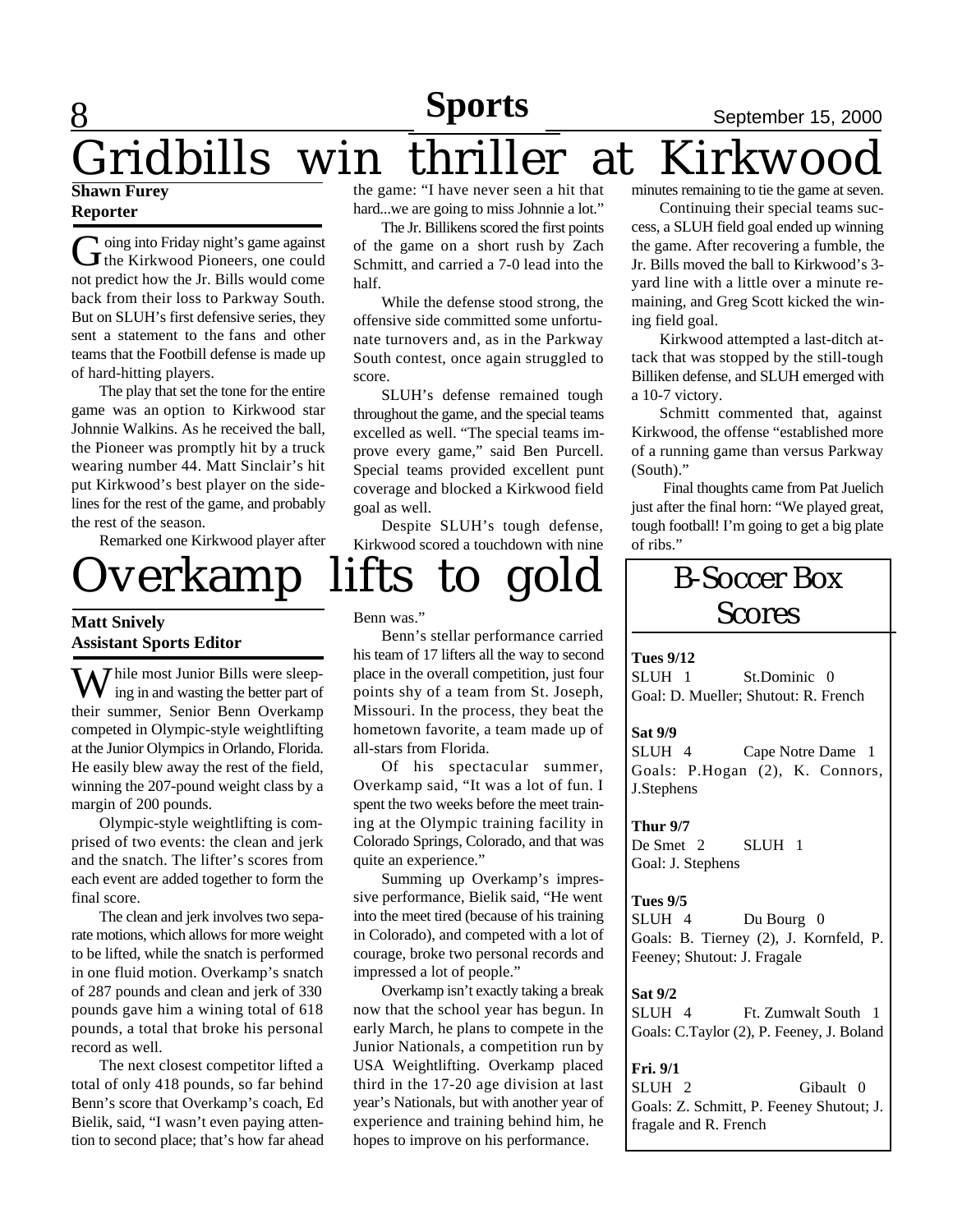# September 15, 2000 **Sports** 9 s continue to surprise

**Tom O'Brien Reporter**

This past Friday, the SLUH cross coun-<br>try team left school during Activity his past Friday, the SLUH cross coun-Period and made their way down to the University of Missouri's campus for the 2000 Mizzou cross-country invitational meet. Things were tense before the race because the varsity runners knew that they had something to prove. This was so because all five of last years scoring runners (Ted Snodgrass, Nathan Tower, Murphy O'Brien, Tim Huegerich, and Dan Westlund) have graduated. So for the Varsity, who consisted of seniors Dave Godar, Ryan Hatch, Dan Leinauer, juniors Patrick Leinauer, Tom O'Brien, John Parr, and sophomore Peter Schaefer, it was important to do well. Many teams in Missouri are gunning for SLUH this year because the Jr. Billikens are the defending state champions.

On the junior varsity level Andy Skosky led the squad and turned in a fantastic time under 18:15 enabling him to get his varsity letter as a Junior in his first race of the season. Next for the JV team with a good time was Pat Kim with Chris Cruise and Drew Noblot. Other

| <b>XC Box Scores</b>                   |                   |  |  |
|----------------------------------------|-------------------|--|--|
| <b>SLUH @ McCluer North Invit. 9/9</b> |                   |  |  |
| SLUH 31                                | Ft. Zum. South 49 |  |  |
| CBC 113                                | Parkway West 165  |  |  |
| Time Finish                            |                   |  |  |
| A. Linhares                            | 2                 |  |  |
| 14:36                                  |                   |  |  |
| J. Oliver                              | 5                 |  |  |
| 15:16                                  |                   |  |  |
| J. Marincel                            | 6                 |  |  |
| 15:18                                  |                   |  |  |
| <b>SLUH vs. CBC, De Smet Tri-Meet</b>  |                   |  |  |
| SLUH 21                                | $CBC$ 51          |  |  |
| De Smet96                              |                   |  |  |
| Time                                   | Finish            |  |  |
| J. Oliver                              | 2                 |  |  |
| 11:42                                  |                   |  |  |
| J. Marincel                            | 5                 |  |  |
| 12:14                                  |                   |  |  |
| P. DeBrecht                            | 6                 |  |  |
| 12:23                                  |                   |  |  |

junior varsity runners included Geoff Hadler, Kyle Gonnerman, Brian Gilmore, and Jason Towers. The JV team turned in a nice race with a fourth place finish out of thirty teams. Skosky's time also gives him the chance to run varsity tomorrow as SLUH hopes for big things from the varsity.

The Varsity race got underway at 4:30 after the conclusion of the girls JV race. In this highly contended race their were over thirty teams and a total of two hundred and twenty runners including the top contenders in the state. It had all the feeling of a state race at the begining of the season.

When the race got under way team captain Dave Godar lit off for the front of the pack and stayed in front until he thought it comfortable to back off to his race pace. Godar was followed closely after the two mile mark by Tom O'Brien and Ryan Hatch who turned in a 5:25 last mile, a feat that rarely occurs. At the finish Godar was outkicked by O'Brien by a few seconds but he still held onto a great finish of 26th and a personal best time of 17:01. At the finish Hatch followed Godar by only one

## LAUGHLIN

#### (from 6)

again." This year she will also serve as one of the moderators for the *Prep News*, a job that has helped her get involved and meet new people. She is impressed at how hard the *Prep News* staff works and of SLUH as a whole.

When asked about the atmosphere at SLUH she replied, "I've only been here for two weeks, but so far I really like it. The students are very energetic in and out of class." She added, "Teaching at SLUH is very different compared to my high school life and the past places that I have taught."

Her plans for the future are to continue her graduate work in American History, and work at becoming a more knowledgeable Global Studies teacher.

When asked of her colleagues in the social studies department she replied, "The

second after his last mile heroics. John Parr was the next runner for SLUH with a time and finish of 17:29 and 44th and Patrick Lienaur turned in a huge race in his first varsity showing finishing 64 in 17:54. Dan Leinauer ran sick but still turned in a good time and finish of 17:37 and 53rd, coming through big for the team. SLUH surprised many a team with their fifth place finish at Mizzou scoring 169 points, only thirty points behind the strong team of DeSmet. Team captain Ryan Hatchsaid "Ok, well that was great, but now let's go to Shakespeare's."

The SLUH freshmen have won three consectutive meets. Under the leadership of Andrew Linhares, John Oliver and Joe Marincel the frosh have destroyed their competion thus far. The freshman team is comprised of over thirty members, one of the largest in the area.

The next race is tommorow at Sioux Passage park in North County begining at ten o'clock. The Paul Enke invitational is a race that SLUH hopes to do well in and show the cross-country teams around the area that this year "is not a rebuiding year, it's a reloading year," comments Linhares.

department has been wonderful—everyone is friendly, and they are all great teachers and scholars, which makes talking to them on the subject of history a pleasure."

## SMITH

the SLUH environment; his own positive attitude has not gone unnoticed by the other faculty. Fellow Science Department teacher Tim O'Keefe commented, "He seems to really care about his students."

"I just hope that if I do just stay for one year," he commented, "that the students I was able to interact with remember me favorably and have good memories of spending time with me, and I'm sure I'll have plenty of good memories teaching them."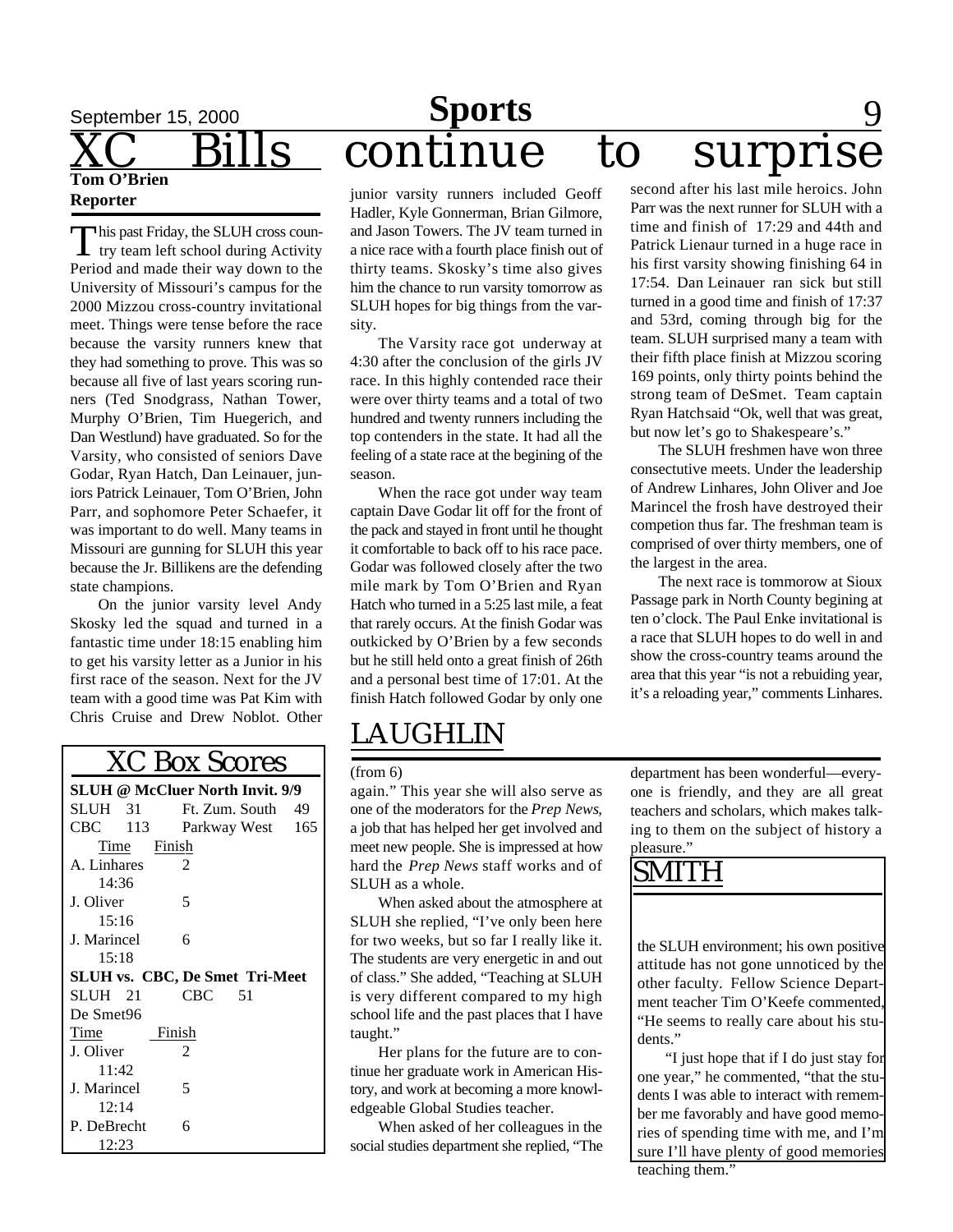# NMSQT

#### (from 1)

more participation, so the philosophy is not a guarantee for National Merit greatness.

In addition to the semifinalists, there are a large number of students who received very high scores yet missed the cut-off point for semifinalist status. The cut-off changes from year to year as it is based on a stately average; the process is much like grading an assignment on a curve. These students will be officially recognized as "commended"; Bannister said they "are also very talented young men."

Guidance Counselor Carolyn Blair, who inherited the job two years ago from from former faculty member Bonnie Vega, spearheads the semifinalists' efforts toward finalist and scholarship-receiving status.

She begins by greeting the semifinalists and describing the process they need to go through to receive finalist status; semifinalists must produce an essay and a recommendation from their consuler among other things. Semifinalists must also validate their acedemic ability by scoring well on the Scholastic Assessment Test (SAT) during this, their senior year.

Those students chosen as finalists are posed with three possible awards. The first and most prestigious is the National Merit Foundation Scholarship, which very few people receive.

If a student does not receive that, he

or she will attempt to receive a corporatesponsor scholarship; the student may receive this if one of his or her parents works for a corporation which participates in this program.

The final possibility for a student who has receved neither of the afore mentioned awards is a college-sponsored scholarship, which is "usually more lucrative than others," said Blair. Colleges will offer everything from a full scholarship to a mention to nothing at all.

On receiving semifinalist status senior Peter Bartz-Gallagher said, "It is a great honor which I hope to carry into my college years."

This year SLUH ranked second in the state—which is ranked by number of semifinalists in the whole school—next to John Burrough's . Yet, Bannister made a good point that "if you live by the numbers, you die by the numbers." When judging the students' performance, he said he tries to focus on the fact that "what (the school) provide(s) is the atmosphere where (students) with ability can demonstrate that."

The entire pre-finalist process should be finished by the end of the first semester.

The National Merit finalists will be announced next spring. Bannister reminded that in addition to test scores, essays, and recommendations National Merit administrators look at schedules, extra-curricular involvement, and grade point averages.

| 2001 National Merit Semi-Finalists |                        |  |  |
|------------------------------------|------------------------|--|--|
| Justin Austermann                  | <b>Peter Merideth</b>  |  |  |
| Peter Bartz-Gallagher              | Mark Milford           |  |  |
| <b>Timothy Beckmann</b>            | <b>Andrew Nahlik</b>   |  |  |
| Karibi Dagogo-Jack                 | Michael Nigh           |  |  |
| <b>Matt Dunne</b>                  | <b>Tom Polokonis</b>   |  |  |
| Daniel Eckert                      | <b>Matthew Rombach</b> |  |  |
| <b>Timothy Elfrink</b>             | <b>Brian Wallisch</b>  |  |  |
| Ryan Hatch                         | Benjamin Wiesehan      |  |  |
| Michael Macauley                   | Ryan Williamson        |  |  |
| Kevin McCarthy                     |                        |  |  |

# *P*

**ep**<br>*st.* Louis' only weekly high school newspaper.

### *ews*

*prepnews@sluh.org N www.sluh.org*

## **"Anagram" Credits**

Volume LXV, Issue 3

**Editor in Chief**: Tim "Mink Filter" Elfrink **Assistant Editors**: Andrew "Wren Adviser" Ivers, Raj "Jasper Hen Jon" Joseph **Sports Editor**: Peter "Brat Glazer Telegraph" Bartz-Gallagher

**Assistant Sports Editor**: Matt "Melts Vanity" Snively

**Features Editor**: Justin "Unjust Mint Arenas" Austermann

**Core Staff**: Kevin "Veer Kimono" Moore, Drew "Errand Men Win" Niermann, Tom "I Trombone" O'Brien, Ryan "Aid or Nylon" Oldani

Layout Staff: Matt "Few Month Fat Ham" Hoffman

**Photography**: Ryan "Aid or Nylon" Oldani, Peter "Lag Herb Graze Platter" Bartz-Gallagher

**Artist**: Mike " Irk Mica Age" Garcia **Reporters**: Dan "Brutal End" Butler, Jeff "Freud Jerky Fee" Dueker, Shawn "Her Fun Sway" Furey, Garry "Darn Holly Gar" Holland, Brian "Inane Bark" Kane, Matt "No Anagram Found" McGraw, Andy "Sedan Lye Inn" Neilsen, Joe "Poor Toe Jaw" Potwora

**Computer Consultant**: Mr. Bob "Park Bomb Mover" Overkamp

**Moderators:** Ms. Bonnie "A Benign Hill Uno" Laughlin, Mr. Steve "Semi Yes-Vest" Missey, Mr. Patrick "Czar Ark Trick Pi" Zarrick

**Masthead design**: Rachel "A Ranch Elm Girl" Marling

The *Prep News* is a student publication of St. Louis University High School. Copyright ©2000 St. Louis University High School *Prep News*. No material may be reprinted without the permission of the moderators and Editor in chief.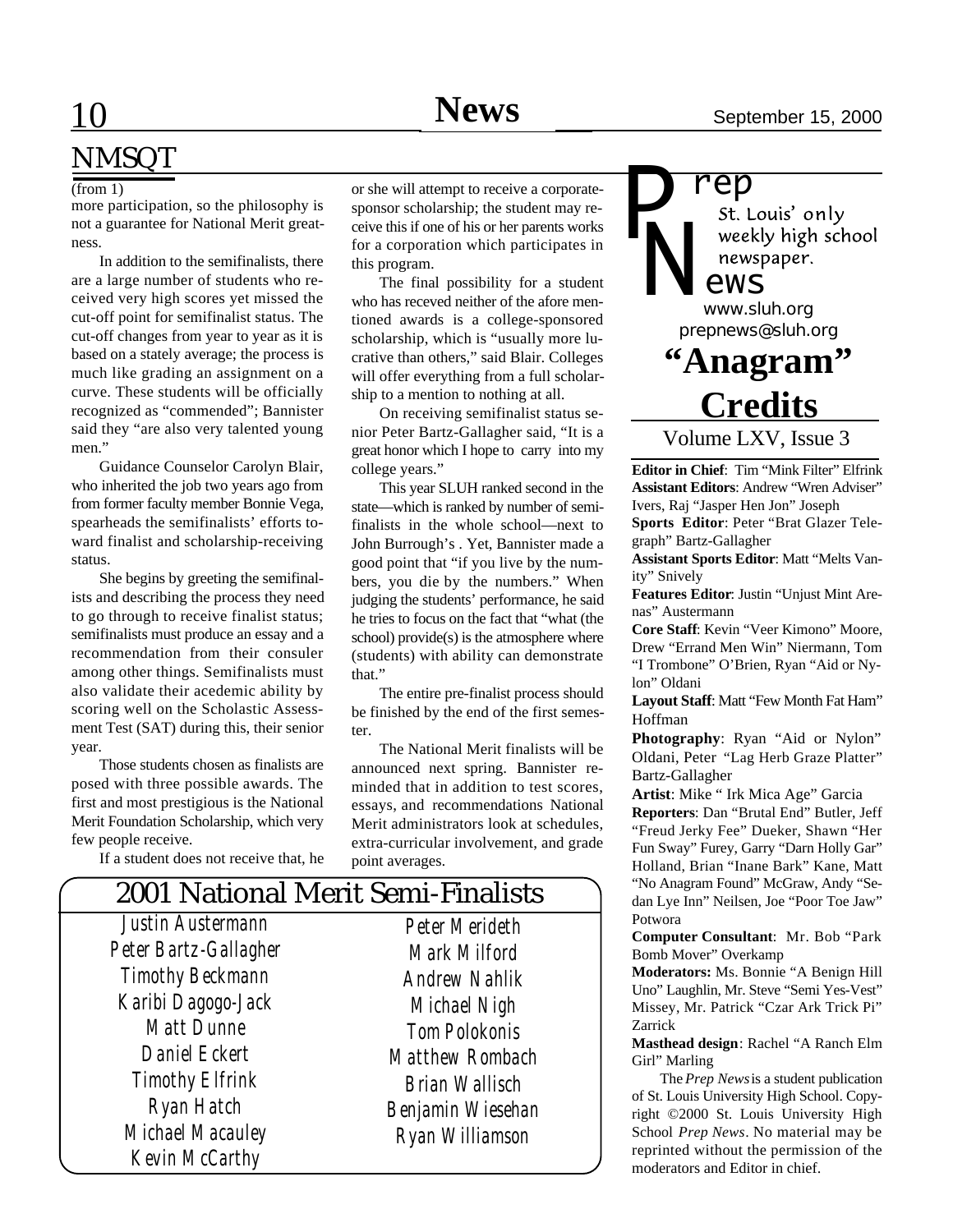## September 15, 2000 **Feature** 11

# Tom Brandy: Quietly working for 50 years

#### **Justin Austermann Features Editor**

Summer, 1946. World War II ended, the country began to rebuild, and a 13 year-old boy entered St. Louis U. High for the first time. No, he was not a freshman; he was showing up to work.

SLUH maintenance staff member Tom Brandy recalls fondly his first years at SLUH, which he spent busing tables and doing dishes in the old Jesuit Residence, the current "Jesuit wing" of the school. A member of a large family, Tom worked after school and on weekends under the affectionate but watchful eye of school president Richard Rooney, S.J. The salary may not have been great, but at least he "could buy [himself] clothes and shoes."

Eventually, SLUH administrators caught word of child labor laws, and decided it was best for Brandy to take a couple years off. (No one was *sure* just how old he was, but they were fairly certain that a lad who had to climb a stack of soda boxes just to reach the sink was too young to be washing dishes.) Even decades later, traces of that playful, hardworking little boy can be found in his gentle smile.

After a short time, Brandy was back at SLUH as a member of the maintenance staff...only to leave yet again in 1953, when he went to Korea to serve his country as a member of the engineering corps. Following the war, his return to work at the U. High must have been a welcome relief.

During these early years, as now, SLUH was constantly renovating. Have you ever played frisbee on the upper field? Brandy remembers clearing the six-foot weeds that used to cover the field. And when it was a baseball field. And every other stage of its development for the last 54 years.

Have you ever thought the rec room seems to be from a forgotten era? Brandy remembers putting the first coat of paint on it after it was dug out. Ever had trouble imagining what it must have been like in 1950 when Principal Robert Bannister, Deacon Jim Murphy, and Theater Director Joseph Schulte were all SLUH freshmen? Brandy remembers even that fearsome threesome. In fact, he recalls the



Tom Brandy, SLUH staff since '46

youthful Joe Schulte bringing his high school sweetheart (and future wife) to class dances. Anyone could guess, but only Brandy can confirm: Schulte was "just as bubbly back then."

It is hard for many students to imagine the difficulties Brandy faced as a working man supporting a wife and seven kids. At one point, a former SLUH president asked him why he was unable to pay his bills. Completely honest, Brandy replied, "You don't pay me enough." Not convinced, the confident administrator asked for the bills, telling Brandy, "I'll show you how you can make it work on your salary." Two weeks later, he returned the bills, having found his task impossible.

Brandy left SLUH in 1962 to work at the American Car Foundry. When the foundry was closed in 1982, Maintenance supervisor Ray Manker was quick to rehire him. Manker describes Brandy as "quiet, friendly, and intelligent...a valuable employee and a close friend."

Through the 1980's, the maintenance staff consisted of five men: Brandy, Manker, Dee Byrd, Al Teske, and Al Paterson (who has since retired). Up until a few years ago, when expansion made

the work too extensive, these five "did it all—whatever had to be done." (Recognize those names? You should; the same men still run the school.)

In 1995, Brandy finally retired, nearly fifty years after he began his career at SLUH. But retirement was not for him. When the maintenance staff could not fill

the hole he left, Brandy returned to SLUH less than a year after his retirement. He currently works on the night crew, and says he will "work as long as I can make it. Then I'll walk away."

Two summers ago, that walk seemed frighteningly close at hand. In the summer of 1999, Brandy suffered a series of heart attacks. He pulled through with "Jehovah's blessing—and I'll call him Jehovah, because that's my God." His bright eyes and firm handshake leave no doubt that his recovery has left him better than ever.

During Brandy's tenure at SLUH, he has made a number of enduring friendships. Of Brandy, Dee Byrd says, "I couldn't ask for a better co-worker...or friend." That sentiment is reflected by Brandy: "Dee. Man, I'll tell you what—if I could have another son, it'd be Dee." Long-time fishing buddies Ray Manker and Al Teske call Brandy "an all-around great guy." But Brandy himself offers the most stirring summation: "I would do it all over again, just the same. It's been a wonderful life."

For over fifty years, Tom Brandy has watched SLUH develop; he has seen both the guts and the glory. We are a school torn between tradition and expansion. We bound ahead while glancing behind. Brandy exemplifies the rich tradition of which we are so proud. He does not explain how we should be men for others he shows us what it means to be a man. A man who honors Jehovah and loves his wife (his childhood sweetheart, whom he married when he was 18). A man who worked tirelessly to give his seven children the best life possible. A man we can admire.